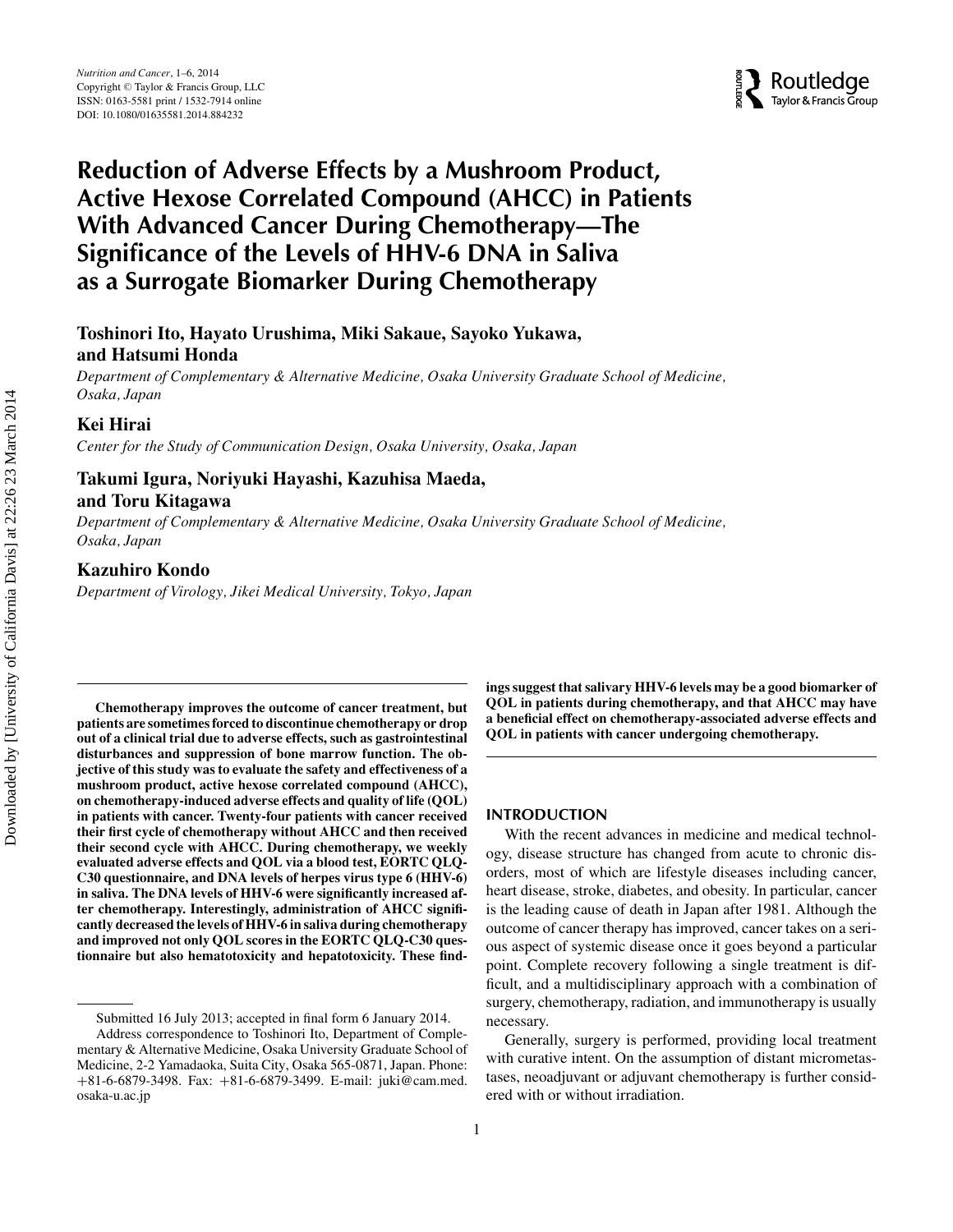Chemotherapy recently improves the outcome of cancer treatment. However, some patients are forced to discontinue chemotherapy or drop out of a clinical trial due to adverse effects, such as gastrointestinal disturbances and suppression of bone marrow function. Also, some patients discontinue therapy due to a decline in quality of life (QOL) and reduction in emotional strength during chemotherapy.

Some trials are aimed at reducing chemotherapy-induced adverse effects using complementary and alternative medicine (CAM), for which evidence of safety and efficacy is mostly not well established. However, mushroom preparations have a well-known, long history of immune support. One mushroom mycelium extract, active hexose correlated compound (AHCC), is a culture extract of mycelium of *Lentinula edodes* (Basiomycetes family of fungi). According to basic and clinical studies, it has been reported that AHCC has various actions, such as anti-oxidant activity (1), antiinflammation (2), antitumor effects (3,4), antiinfectious effects (5), and immunoenhancing activity (6).

To evaluate the efficacy of such a functional food to reduce adverse effects during chemotherapy, an objective biomarker indicator is necessary. Recently, we considered human herpes viruses (HHV), which are reactivated by physical and psychological stresses, as possible biomarkers. We particularly focused on HHV-6, a causative virus for exanthema subitum (7), because most people (over 90%) are infected during childhood, and lifelong latency is established. There is an interesting article that after cognitive task trials, moderate- to long-term fatigue was positively associated with the copy number of saliva HHV-6 DNA (8).

It is also reported that HHV-6 sometimes reactivates in the transplant recipients which can variably be associated with important outcome (9,10). Thus, we hypothesized that HHV-6 might be available as a possible biomarker of fatigue during chemotherapy.

The purpose of this study was to evaluate the safety and effectiveness of AHCC on chemotherapy- induced adverse effects and QOL in patients with cancer. We also examined whether HHV-6 can be an objective surrogate biomarker for QOL in patients undergoing chemotherapy.

#### **METHODS**

#### **Patients**

The characteristics of the patients are shown in Table 1. Twenty-four patients with pancreatic (9), ovarian (7), lung (5), and colorectal cancers (3) were enrolled in this study. These patients received different types of chemotherapy, such as paclitaxel (PTX), carboplatin (CBDCA), irinotecan, and docetaxel, as appropriate. Patients were in various clinical stages, including stage I (6), Stage II (2), Stage III (9), and Stage IV (7). This study (#051138) was approved by the ethical committee in Osaka University Hospital.

TABLE 1 Characteristics of cancer patients

|          | $\boldsymbol{n}$ | Age                 | Male:<br>Female | Stage                    | Chemotherapy                                      |
|----------|------------------|---------------------|-----------------|--------------------------|---------------------------------------------------|
| Total    | 24               | 59.3<br>$(36 - 76)$ | 9:15            |                          |                                                   |
| Colon    | 3                | 62.7<br>$(60 - 65)$ | 1:2             | III: 2, IV: 1            | $UFT+CF: 2$<br>CPT-11; 1                          |
| Pancreas | 9                | 63.8<br>$(52 - 76)$ | 4:5             | I: 1, III: 2,<br>IV: $6$ | GEM: 8, S-1; 1                                    |
| Lung     | 5                | 64.0<br>$(57 - 70)$ | 4:1             |                          | I: 3, II: 2 $CBDCA+PTX$ ; 5                       |
| Ovary    | 7                | 48.7<br>$(36 - 67)$ | 0:7             | I: 2, III: $5$           | GEM; 3, PTX; 1,<br>$CBDCA+PTX; 2$<br>CBDCA+DTX; 1 |

 $CBDCA = carboplatin$ ;  $CF = calcium folinate$ ;  $CPT-11 = irinote$ can;  $DTX =$  docetaxel;  $GEM =$  gemcitabine;  $PTX =$  paclitaxel;  $S-1 =$ tegafur/gimeracil/oteracil potassium; UFT = tegafur/uracil. UFT+  $CF = UFT 300–600 mg + CF 75 mg (p.o., 3 times a day) for 28 days$ followed by 1-w withdrawal period; CPT-11 = 40 mg/m<sup>2</sup> on Days 1, 2, 3, 8, 9, & 10 as a 1-h infusion followed by 2- to 3-wk withdrawal period;  $GEM = 1000$  mg/m<sup>2</sup> on Days 1, 8, and 15 as a 30-min infusion followed by 1-wk withdrawal period;  $S-1 = 40-60$  mg (p.o., twice a day) for 28 days followed by 1-wk withdrawal period; CBDCA+PTX  $=$ CBDCA 300–400 mg/m<sup>2</sup> +PTX 200 mg/m<sup>2</sup> on Day 1 as a 1-h infusion followed by 3-wk withdrawal period;  $CBDCA+DTX = CBDCA$ 300–400 mg/m<sup>2</sup> +DTX 60 mg/m<sup>2</sup> on Day 1 as a 1-h infusion followed by 3-wk withdrawal period.

#### **Protocol Design and Characterization of AHCC**

This clinical study involved 2 courses of chemotherapy: without AHCC and with AHCC treatment. AHCC, which was donated from Amino Up Chemical Co., Ltd. (Sapporo, Japan), was given to the patients at a dose of 3 g/day, p.o.

AHCC is primarily composed of carbohydrates (approximately 70%), protein  $(13\%)$ , ash contents  $(9\%)$ , fats  $(2\%)$ , and fiber (2%) (11,12). A significant portion of the carbohydrates (approximately 20%) is composed of  $\alpha$ 1,4-glucans. The relatively high concentration of  $\alpha$ -glucans (15.8/100 g) as compared with  $\beta$ -glucans (0.2/100 g) is considered to be secondary to the production process and is thought to be a major contributor to its pharmacologic effects (11,13).

AHCC is manufactured with a certification of ISO 9001:2008 as a quality control (Quality Manage- ment Systems), with that of ISO 22000:2005 (Food Safety Management Systems), and also with a GMP grade certified by Japan Health Food & Nutrition Association.

#### **Evaluation of Adverse Effects**

The adverse effects, especially hematotoxicity and hepatotoxicity, during chemotherapy were evaluated with the National Cancer Institute (NCI)-Common Terminology Criteria for Adverse Event (CTCAE) v3.0. The numbers of leukocyte,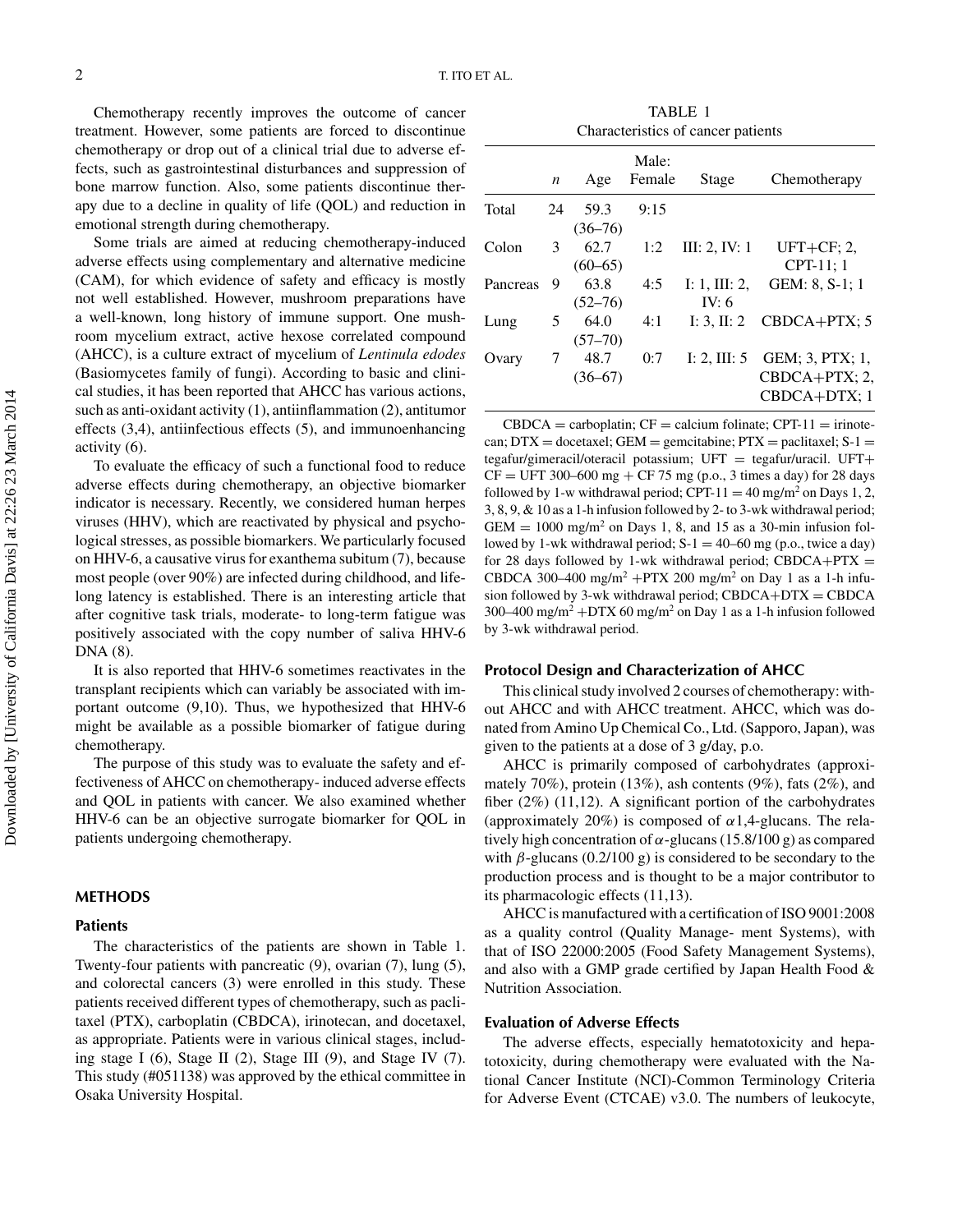neutrophil, lymphocyte, and platelet were measured. Biochemical tests of blood, such as hepatic [alanine (ALT), asparate aminotransferase (AST), etc.) and renal functions (serum creatinine, blood urea nitrogen), were also measured.

### **Measurement of Salivary HHV-6 DNA Levels by Quantitative Real-Time PCR**

Viral DNA was purified from serum or liquor with an EZI Virus Mini Kit v2.0 (QIAGEN). PCR reactions were performed on an Applied Biosystems 7300 apparatus (Life Technologies, Carlsbad, CA, USA). The amplification mixture (50  $\mu$ l) contained 0.9  $\mu$ M primers, 0.25  $\mu$ M probe, and  $1 \times$  Premix Ex Taq (Perfect Real Time; Takara Bio Inc., Ohtsu, Shiga, Japan). Primers were HHV-6 (forward): 5 - GACAATCACATGC CTGGATAATG-3 , HHV-6 (reverse): 5 - TGTAAGCGTGTGGTAATGGACT A -3 , And HHV-6 probe: FAM-AGCAGCTGGCGAAAAGTGCTGTGC-TAMRA.

The conditions for amplification were as follows: 1 cycle of 95◦C for 30 s, followed by 50 cycles of 95◦C for 5 s, and 60◦C for 31 s. Reactions for each primer set were performed in triplicate, and the threshold cycle numbers were averaged.

#### **Assessment of QOL**

Patients' QOL was evaluated with the EORTC QLQ-C30 questionnaire (v3.0) (14), which was especially developed to assess the QOL of patients with cancer.

#### **Statistical Analyses**

The results are expressed as the means  $\pm$  SE. Statistical analyses were performed with a paired *t-*test. A *P* value < 0.05 was considered significant.

#### **RESULTS**

#### **Hematological Findings and Blood Chemistry**

Adverse effects during chemotherapy were evaluated using NCI-CTCAE v3.0. The changes in adverse effects regarding hematology and blood chemistry are shown during the chemotherapeutic courses with and without AHCC in Table 2.

Leukocytopenia was found in 15 cases including of 12 cases of Grade 1–2 and 3 cases of Grade 3–4 after the first course of chemotherapy. After the second course, however, all 14 cases were within Grade 1–2. Four cases showed neutropenia with Grade 3–4 after the first course. However, these 4 cases shifted to Grade 1–2 after the second course (Table 2). Also, the incidence of thrombocytopenia decreased from 7 cases after the first course to 3 cases after the second course. The number of neutrophils significantly increased from  $1633.8 \pm 220.7$  after the first course to 2110.3  $\pm$  197.6 after the second course (*P* = 0.003; Fig. 1). Also, the decreasing rate of neutrophils with AHCC significantly improved as compared to that without AHCC ( $P = 0.002$ ).

Regarding hepatotoxicity (as measured by ALT), 7 cases were within Grade 1–2 after the first course, and this number

TABLE 2 Improvement of hematotoxicity and hepatotoxicity during chemotherapy by AHCC

|     |    | 1st course                                      | 2nd course (AHCC) |  |  |
|-----|----|-------------------------------------------------|-------------------|--|--|
|     |    | Grade $1-2$ Grade $3-4$ Grade $1-2$ Grade $3-4$ |                   |  |  |
| WBC | 12 | 3                                               | 14                |  |  |
| Neu | 8  |                                                 | 12                |  |  |
| Hb  | 19 |                                                 | 20                |  |  |
| PLT |    |                                                 | 3                 |  |  |
| ALT |    |                                                 |                   |  |  |
|     |    |                                                 |                   |  |  |

The grade of adverse effects was determined by Common Terminology Criteria for Adverse Events v3.0.  $A HCC =$  active hexose correlated compound;  $WBC =$  white blood cell; Neu = neutrophil;  $Hb =$  hemoglobin;  $PLT =$  platelet;  $ALT =$  alanine aminotransferase.

decreased to only 1 case after the second course. The value of ALT significantly decreased from  $32.6 \pm 5.4$  (7–108) U/L after the first course to  $22.8 \pm 2.6$  (6–66) U/L after the second course  $(P < 0.05)$ . A typical clinical case with hepatotoxicity is shown in Fig. 2. The patient was a 57-year-old female with lung cancer receiving CBDCA  $+$  PTX as adjuvant chemotherapy. She had an increased ALT level of 80 U/L 1 wk after the initiation of chemotherapy, and a higher level over 100 U/L at the third wk. However, ALT level remarkably decreased at the fourth wk after the intake of AHCC and reached a normal range by the fifth week.

#### **Analysis of HHV-6 in Saliva**

The DNA levels of HHV-6 in saliva significantly increased during the first course of chemotherapy, but administration of



FIG. 1. Changes of neutrophil number during chemotherapy. The longitudinal axis is expressed as a common logarithm of neutrophil number. The number of neutrophils after the second course of chemotherapy significantly increased as compared to that after the first course  $(P = 0.003)$ . The decreasing rate of neutrophils with active hexose correlated compound (AHCC) treatment significantly improved as compared to that without AHCC ( $P = 0.002$ ). Statistical analyses were performed with a paired *t-*test. (Color figure available online.)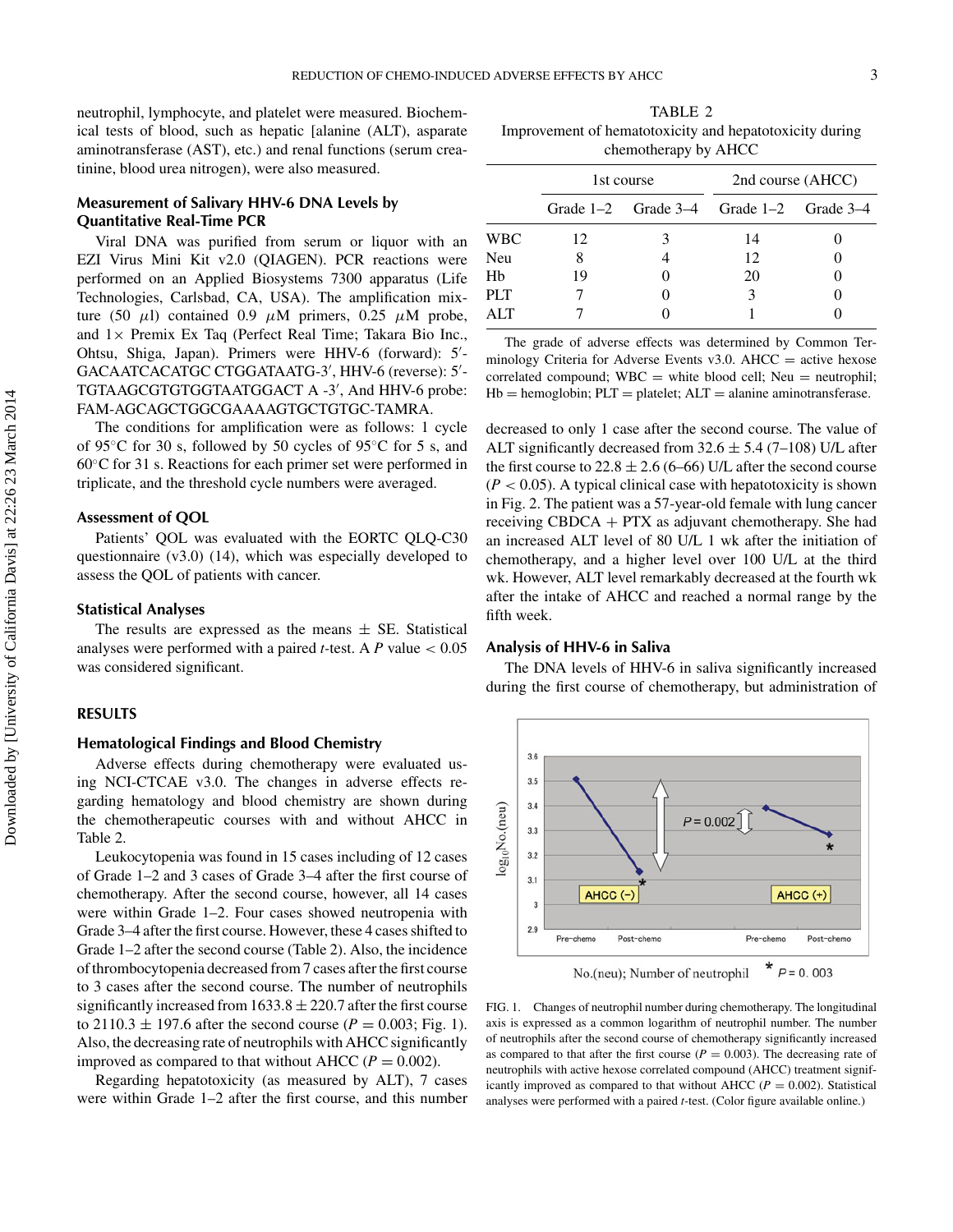

FIG. 2. A case with improvement of hepatotoxicity during chemotherapy by active hexose correlated compound (AHCC). Chemotherapy-induced hepatotoxicity improved in 6 out of 7 patients by AHCC. This figure displays the representative case.

AHCC significantly decreased the levels of HHV-6 in saliva from 1082.9  $\pm$  333.6 to 253.7  $\pm$  51.8 copies/ml (mean  $\pm$  SE;  $P < 0.05$ ) (Fig. 3).

## **Analysis of QOL**

Using the EORTC QLQ-C30 questionnaire, the score for the global health status/QOL after chemotherapy with AHCC significantly increased in female patients compared to that without AHCC (Fig. 4). Interestingly, AHCC significantly improved the symptoms of appetite loss in female patients (Fig. 5a) and dyspnea in all patients (Fig. 5b). Also, AHCC had a tendency to reduce the symptoms of fatigue in all patients (data not shown).

#### **DISCUSSION**

The term *complementary medicine*, which includes the entire spectrum of medicines that attempt to improve the QOL by adding them to current medicine, has recently been incorporated into a broad term, *complementary and alternative*



FIG. 3. The level of HHV-6 DNA in saliva during chemotherapy with or without active hexose correlated compound (AHCC) treatment. Salivary HHV-6 DNA levels significantly decreased in the second course of chemotherapy with AHCC ( $P = 0.021$ ). Statistical analyses were performed with a paired *t*-test. (Color figure available online.)



FIG. 4. EORTC QLQ-C30–quality of life (QOL) scale (female). The QOL scale significantly improved in female patients after the second course of chemotherapy with active hexose correlated compound (AHCC) ( $P = 0.028$ ). Statistical analyses were performed with a paired *t-*test. (Color figure available online.)

*medicine* (CAM). An American study in 1993 reported that as many as 60 million U.S. adults (33.8%) had used some type of CAM modality (13). Several years later, this rate had surprisingly increased to 42.1% (83 million) when resurveillance regarding this issue was performed (16). Unfortunately, however, not enough evidence for the safety and efficacy of CAM has been generally reported. Therefore, many clinical studies of CAM have been performed at the National Center of CAM in the National Institutes of Health to assess safety as well as efficacy.

Changes in attitudes about treating the whole person, not just their disease, have recently been reported. Receiving information from the internet and other sources about alternative treatments, patients are now also asking for the treatments focused on improving QOL. Very recently, a new wave of medicine was introduced called *integrative medicine,* which is healing-oriented medicine that considers the whole person (body, mind, spirit) as well as aspects of lifestyle (17).

A surveillance study regarding CAM use in Japan was reported that 44.6% of patients with cancer used some type of CAM modality, almost all of which (96.2%) were dietary supplements mostly comprising of mushroom products (18).

Although the immunoenhanced mechanism of  $\beta$ -glucans including in mushrooms is well-known, that of  $\alpha$ -glucans is less well studied. Recently, cytokine profiles in the culture supernatants of bone marrow derived cells (BMDC) from wild type, MyD88/TICAM-1 KO, and TLR2 KO mice demonstrated that IL-6 production was observed by ELISA in the culture supernatants of wild type-BMDC stimulated by the  $\alpha$ -glucan fraction (1mg/ ml) for 24 h, but not in those of BMDC derived from MyD88/TICAM-1 KO and TLR2 KO mice (T. Seya, personal communication).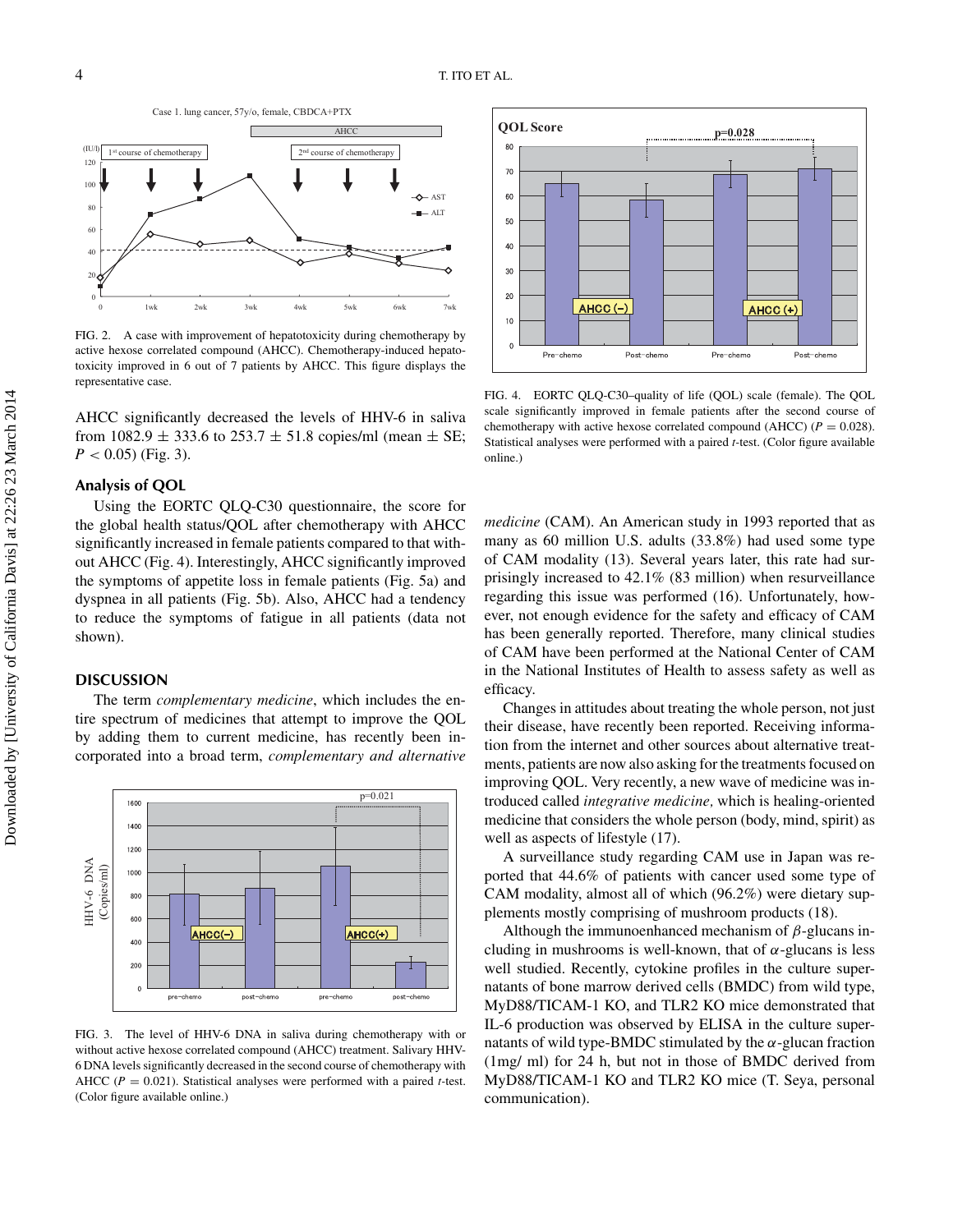

FIG. 5. A: EORTC QLQ-C30: Appetite loss (female). The quality of life (QOL) scale regarding appetite loss significantly improved in female patients after the second course of chemotherapy with active hexose correlated compound (AHCC)  $(P = 0.013)$ . Statistical analyses were performed with a paired *t*-test. B: The QOL scale regarding dyspnea significantly improved after the second course of chemotherapy with AHCC (*P* = 0.043). Statistical analyses were performed with a paired *t-*test. (Color figure available online.)

Although various functions for AHCC have been reported mainly from basic research  $(1–6)$ , no clinical reports regarding the reduction of adverse effects during chemotherapy with AHCC have been reported. Our current clinical study demonstrated that AHCC provided significant beneficial effects on hepatotoxicity and hematotoxicity. Because the antioxidative actions of AHCC are moderate, such a function is less likely to play a role in combination with chemotherapeutic agents. It remains unknown whether some of the beneficial effects of AHCC are due to mild antioxidant action or other functions. Further evaluation will be necessary to delineate the mechanism.

Some dietary supplements are known to interact with some chemotherapeutic agents via cytochrome P450 (CYP), a drug metabolizing enzyme in the liver. Because AHCC does not inhibit CYP2C8, 2C9, 2D6, or 3A4, a major drug metabolizing enzyme, AHCC is unlikely to interact with different drugs, including chemotherapeutic agents (19). Further, CYP induction metabolism assays indicate that AHCC induces CYP2D6 in the same way as doxorubicin. However, the overall data suggest that AHCC will be safe to administer with most other chemotherapeutic agents that are not metabolized via the CYP2D6 pathway.

In our current study, the scores for the global health status (female), appetite loss (female), and dyspnea (male and female) significantly increased after chemotherapy with AHCC by the EORTC QLQ-C30 questionnaire. This result is likely to reflect the reduction of adverse effects during chemotherapy.

HHV-6, a  $\beta$  herpes virus, generally remains latent in monocytes/macrophages (20) and the central nervous system (21) after a primary infection. Most of people (>90%) are infected with exanthema subitum during infancy until the age of 1 yr (22). Febrile convulsion during childhood are considered to be the reactivation of HHV-6 (21). There are 2 HHV-6 variants, A & B. In our study, we used the common primers/probe for HHV-6A and HHV-6B. Although HHV-6B is present in almost 100% of the world's population, HHV6-A appears to be less frequent in Japan (23).

HHV-6 is frequently reactivated by physical and psychological stresses and is shed into saliva. Reactivation is also associated with serious diseases, such as chronic fatigue syndrome (24). The association between HHV-6 reactivation and work-induced fatigue was examined in healthy office workers (K. Kondo, personal communication). Reactivated HHV-6 was detected in the saliva of 80% of participants who worked overtime for 1 wk. However, HHV-6 was detected on only 23% of participants following a 1-wk holiday. Therefore, salivary HHV-6 DNA levels appear to be useful as an indicator of chronic fatigue (25). Therefore, we hypothesized that the reactivation of HHV-6 might occur also in the chemotherapy-induced fatigue. The precise mechanism of HHV-6 reactivation during chemotherapy remains unclear, but the reactivation might be explained by some immune suppressive mechanism due to the activation of macrophage where HHV-6 virus remains latent.

In our study, HHV-6 DNA levels increased during the first course of chemotherapy, but decreased remarkably at the end of the second course. These results suggested that AHCC may contribute some immune enhancing effects during chemotherapy, resulting in inhibiting reactivation of HHV-6. These immunologically activating effects of AHCC treatment may also explain the observed inhibition of leukopenia, neutropenia, thrombocytopenia, and impairment of liver function. A protective effect of AHCC on liver damage was reported in a clinical study (4) and an animal model (26).

Finally, in the present study, the patient number was small, further investigation will be necessary. We conclude that a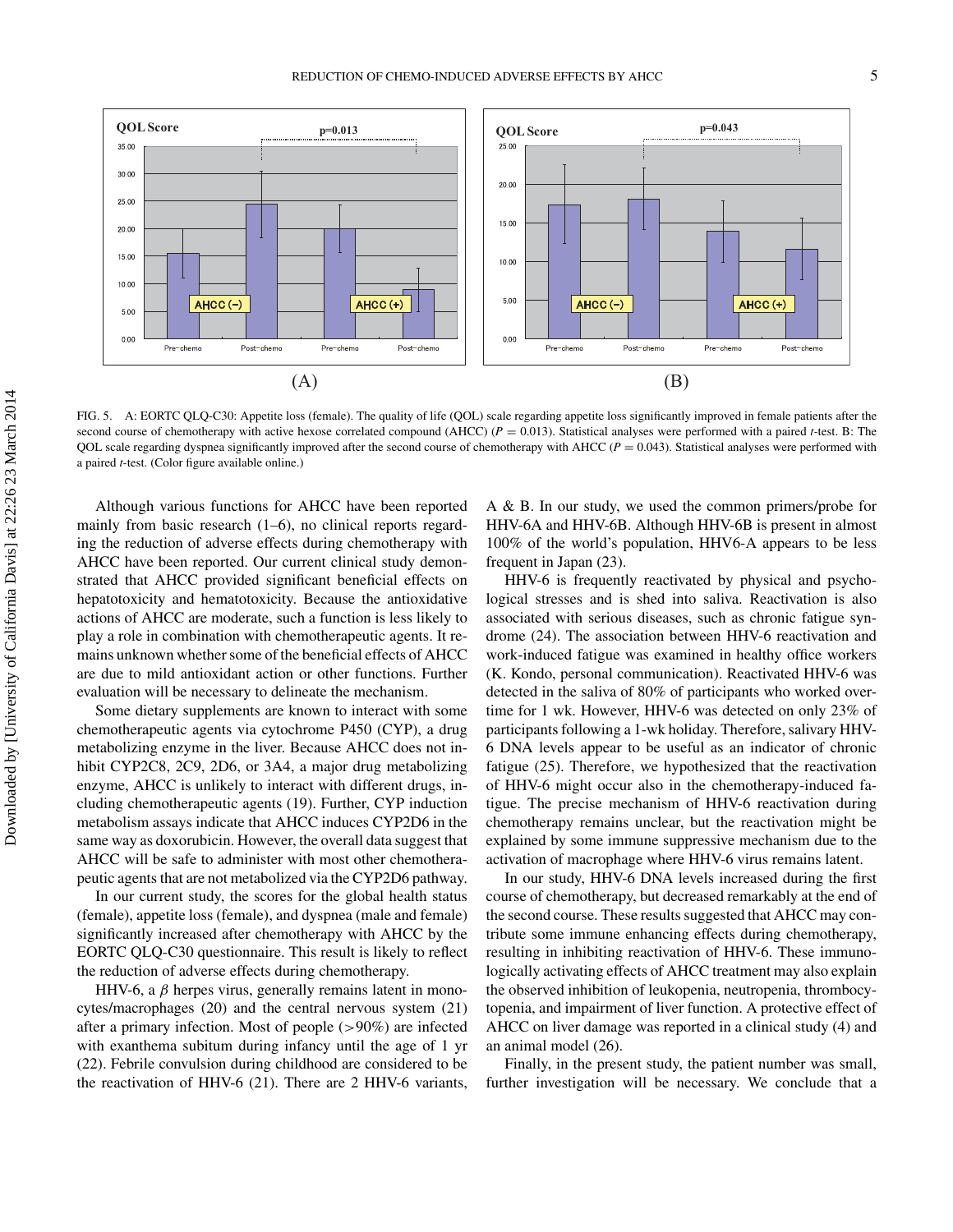conventional dose of AHCC had no harmful effect on patients with cancer undergoing chemotherapy and may have some beneficial effects on chemotherapy-induced adverse effects. In addition, the level of HHV-6 DNA may be a good objective indicator of QOL in patients receiving chemotherapy.

#### **REFERENCES**

- 1. Ye SF, Ichimura K, Wakame K, and Ohe M: Suppressive effects of active hexose correlated compound on the increased activity of hepatic and renal ornithine decarboxylase induced by oxidative stress. *Life Sci* **74**, 593–602, 2003.
- 2. Daddaoua A, Martinez-Plata E, Lopez-Posadas R, Vieites JM, Gonzalez M, et al.: Active hexose correlated compound acts as a prebiotic and is antiinflammatory in rats with hapten-induced colitis. *J Nutr* **137**, 1222–1228, 2007.
- 3. Matsushita K, Kuramitsu Y, Ohiro Y, Obara M, Kobayashi M, et al.: Combination therapy of active hexose correlated compound plus UFT significantly reduces the metastasis of rat mammary adenocarcinoma. *Anticancer Drugs* **9**, 343–350, 1998.
- 4. Matsui Y, Uhara J, Satoi S, Kaibori M, Yamada H, et al. : Improved prognosis of postoperative hepatocellular carcinoma patients treated with functional foods. *J Hepatol* **37**, 78–86, 2002.
- 5. Aviles H, O'Donnell P, Orshal J, Fujii H, Sun B, et al.: Active hexose correlated compound activates immune function to decrease bacterial load in a murine model of intramuscular infection. *Am J Surg* **195**, 537–545, 2008.
- 6. Aviles H, Belay T, Fountain K, Vance M, Sonnenfeld G, et al.: AHCC enhances resistance to Klebsiella pneumoniae infection in mice in the hindlimb-unloading model of spaceflight conditions. *J Appl Physiol* **95**, 491–496, 2003.
- 7. Yamanishi K, Okuno T, Shiraki K, Takahashi M, Kondo T, et al.: Identification of human herpesvirus 6 as a causal agent for exanthema subitum. *Lancet* **331**, 1065–1067, 1988.
- 8. Tanaka M, Shigihara Y, Funakura M, Kanai E, and Watanabe Y: Fatigueassociated alterations of cognitive function and electroencephalographic power densities. *PLoS ONE* **7**(4): e34774, 2012. doi:10. 1371/journal.
- 9. Singh N and Carrigan DR: Human herpesvirus-6 in transplantation : an emerging pathogen. *Ann Intern Med* **124**, 1065–1071, 1996.
- 10. Zerr DM, Boeckh M, Delaney C, Martin PJ, Xie Hu, et al.: HHV-6 reactivation and associated sequelae after hematopoietic cell transplantation. *Biol Blood Marrow Transplant* **18**, 1700–1708, 2012. doi:10.1016/j.bbmt.2012.05.012
- 11. Miura T, Kitadate K, Nishioka H, and Wakame K. Basic and clinical studies on active hexose correlated compound. In: *Biotechnology in Functional Foods and Nutraceuticals*, Bagchi D, Lau FC, and Ghosh DK, (eds.). New York: CRC Press, pp. 51–60, 2010.
- 12. Fujii H, Nishioka N, Simon RR, Kaur R, Lynch B, et al.: Genotoxicity and subchronic toxicity evaluation of active hexose correlated compound (AHCC). *Regul Toxicol Pharm* **59**, 237–250, 2011. doi:10. 1016/j.yrtph.2010.10.006
- 13. Shah SK, Walker PA, Moore-Olufemi SD, Sundaresant A, Kulkami AD, et al.: An evidence-based review of a *Lentinula edodes* mushroom extract as complementary therapy in surgical oncology patient. *J Parenter Enteral Nutr* **35**, 449–458, 2011.
- 14. Aaronson NK, Ahmedzai S, Bergman B, Bullinger M, Cull A, et al.: The European organization for research and treatment of cancer QLQ-C30: A quality-of-life instrument for use in international clinical trials in oncology. *J Natl Cancer* **85**, 365–376, 1993.
- 15. Eisenberg DM, Kessler RC, Foster C, Norlock FE, Calkins DR, et al.: Unconventional medicine in the United States. Prevalence, costs, and patterns of use. *N Engl J Med* **328**, 246–252, 1993.
- 16. Eisenberg DM, Davis RB, Ettner SL, Appel S, Wilkey S, et al. Trends in alternative medicine use in the United States, 1990–1997: results of a follow-up national survey. *JAMA* **280**, 1569–1575, 1998.
- 17. In: Abrams DI and Weil AT (eds.): *Integrative Oncology*. Oxford University Press, New York, 2009.
- 18. Hyodo I, Amano N, Eguchi K, Narabayashi M, Imanishi J, et al.: Nationwide survey on complementary and alternative medicine in cancer patients in Japan. *J Clin Oncol* **23**, 2645–2654, 2005.
- 19. Mach CM, Fujii H, Wakame K, and Smith J: Evaluation of active hexose correlated compound hepatic metabolism and potential for drug interactions with chemotherapy agents. *J Soc Integr Oncol* **6**, 105–109, 2008.
- 20. Kondo K, Kondo T, Okuno T, Takahashi M, and Yamanishi K: Latent human herpes virus 6 of human monocytes/macrophages. *J Gen Virol* **72**, 1401–1408, 1991.
- 21. Kondo K, Nagafuji H, Hata A, Tomomori C, and Yamanishi K: Association of human herpes virus 6 infection of the central nervous system with recurrence of febrile convulsions. *J Infect Dis* **167**, 1197–1200, 1993.
- 22. Okuno T, Takahashi K, Balachandra K, Shiraki K, Yamanishi K, et al.: Seroepidemiology of human herpesvirus 6 infection in normal children and adults. *Clin Microbiol* **27**, 651–653, 1989.
- 23. Braun DK, Dominguez G, and Pellett PE: Human herpesvirus 6. *Clin Microbiol Rev* **10**, 521–567, 1997.
- 24. Cohrs RJ and Gilden DH: Human herpes virus latency. *Brain Pathol* **11**, 465–474, 2001.
- 25. Cameron B, Flamand L, Juwana H, Middeldorp J, Naing Z, et al.: Serological and virological investigation of the role of herpes viruses EBV, CMV and HHV-6 in post-infective chronic fatigue. *J Med Virol* **82**, 1684–1688, 2010.
- 26. Sun B, Wakame K, Sato E, Nishioka H, Aruoma OI, et al.: The effect of active hexose correlated compound in modulating cytosine arabinosideinduced hair loss, and 6-mercaptopurine- and methotrexate-induced liver injury in rodents. *Cancer Epidemiology* **33**, 293–299, 2009.